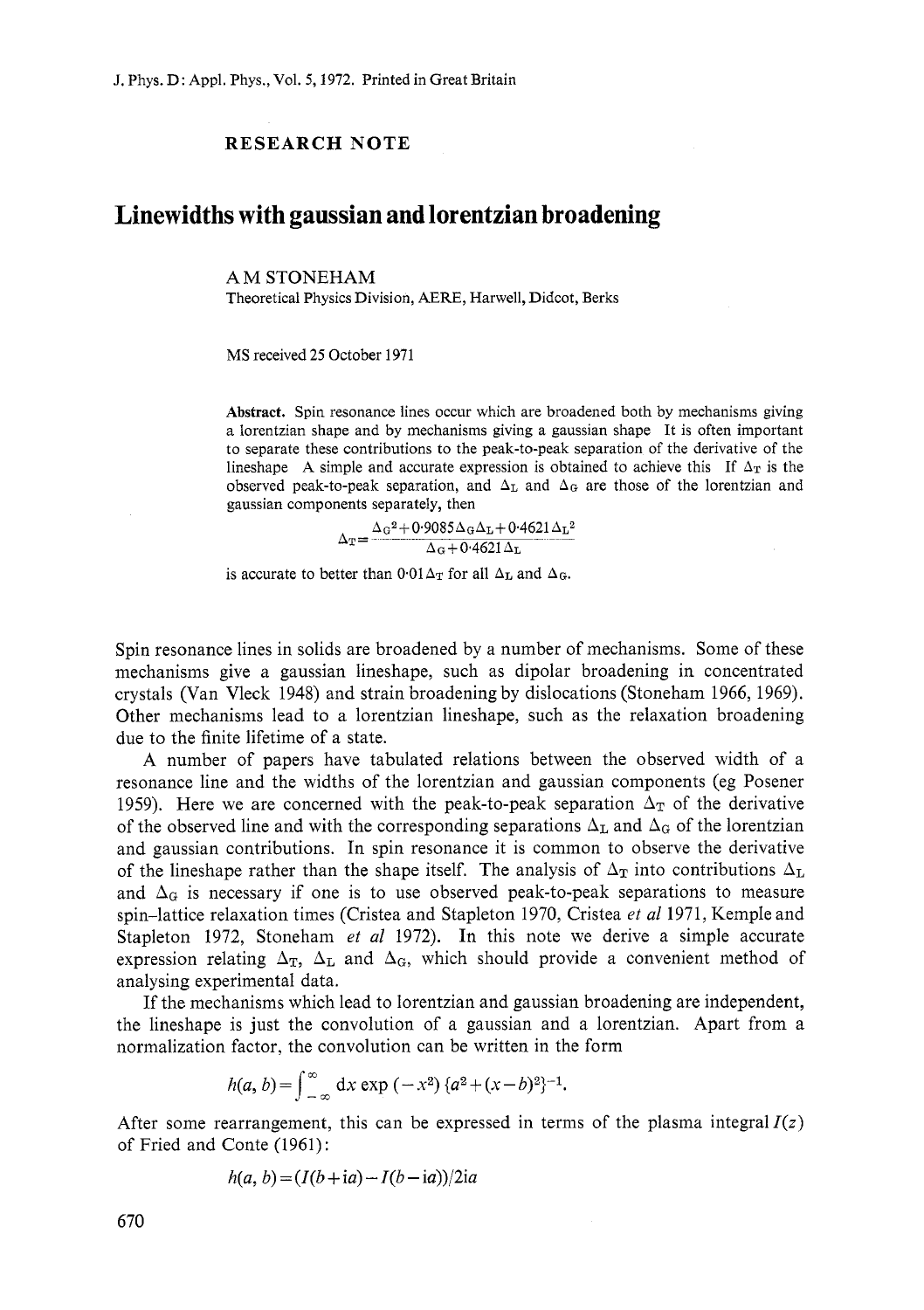where

$$
I(z) = \int_{-\infty}^{\infty} dx \exp(-x^2) (x - z)^{-1}.
$$

The plasma integral is a well-understood and tabulated function. The peaks of the derivative of the convolution are found from the roots of  $d^{2}h(a, b)/d^{2}=0$ . It is straightforward to obtain their separation  $\Delta_T$  numerically for different values of  $\Delta_L/\Delta_G$ .

The results are then approximated by an analytic expression which is exact for gaussian broadening alone or for lorentzian broadening alone. This interpolation relation can be obtained to any desired degree of accuracy. We have adopted a maximum error of  $0.01\Delta_T$ . The final expression is

$$
\Delta_{\rm T} = \frac{\Delta_{\rm G}^2 + 0.9085 \Delta_{\rm G} \Delta_{\rm L} + 0.4621 \Delta_{\rm L}^2}{\Delta_{\rm G} + 0.4621 \Delta_{\rm L}}.
$$

The relation between  $\Delta_G/\Delta_T$  and  $\Delta_L/\Delta_T$  is shown in figure 1, where the results may be compared with those obtained using two simple assumptions. The first (curve B) is that  $\Delta_T = \Delta_1 + \Delta_2$ , which would be exact for two lorentzian components. The second (curve C) would be exact for two gaussians and assumes  $\Delta_{\rm T}^2 = \Delta_1^2 + \Delta_2^2$ .



**Figure 1.** The relation between  $\Delta_{\text{L}}/\Delta_{\text{T}}$  and  $\Delta_{\text{G}}/\Delta_{\text{T}}$ . Our analytic expression A is compared with **B**, which assumes  $\Delta_T = \Delta_1 + \Delta_2$ , and with *C*, which assumes  $\Delta_T^2 = \Delta_L^2 + \Delta_G^2$ .

The result should be especially useful in deriving spin-lattice relaxation times from the temperature dependence of the peak-to-peak separation. At the lowest temperatures the lineshape is usually gaussian because of dipolar or dislocation broadening. This contribution  $\Delta_G$  is essentially independent of temperature. At higher temperatures, relaxation gives a temperature-dependent lorentzian contribution, and experiment